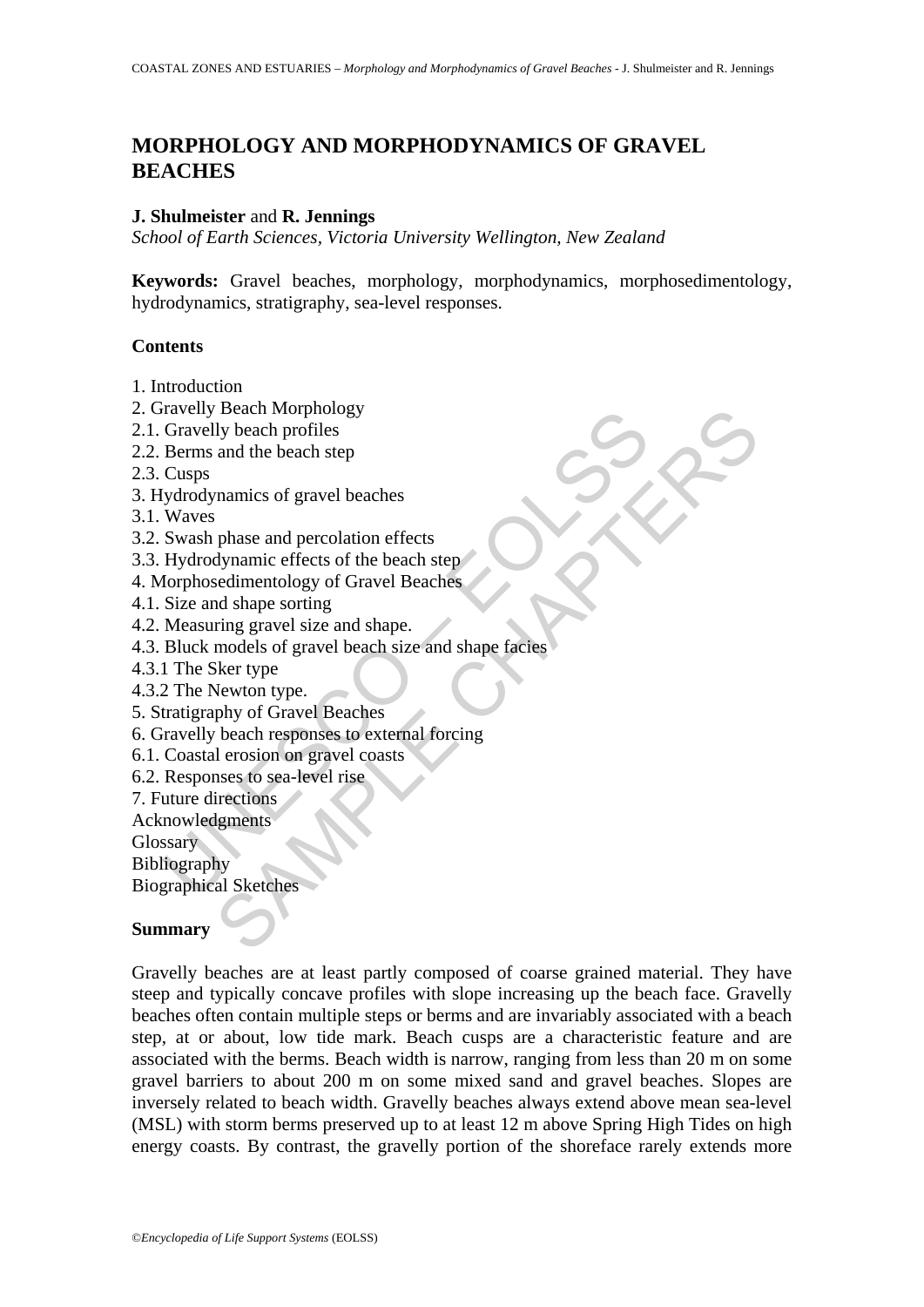than a few decimeters below low tide mark. The gravel terminates either at the beach step, as is common on sand and gravel beaches, or as an apron of rounded clasts extending a few metres beyond the beach step.

Gravel beaches occur in erosional coastal settings. They retreat shoreward as their coarse sediment supply is abraded and moved off shore as fines. Under rising sea-levels enhanced coastal retreat will occur, if the beach system is in sediment deficit. Alternatively the barrier height will increase, if local sediment supply keeps pace with sea-level rise. This latter style of response causes an increased hazard of freshwater flooding on the lower reaches of rivers behind the coast.

## **Note on terminology**

There are two groups of beaches that contain gravel. These are i) pure gravel beaches and ii) mixed sand and gravel beaches. The two are similar enough to treat as a group but they do have distinctive characteristics. Henceforth, the terms 'gravel beach' and 'mixed sand and gravel beach' (MSG) will be used when the specific form is referred to, while the term 'gravelly beach' will be used to describe all beaches containing gravel, irrespective of type.

## **1. Introduction**

re are two groups of beaches that contain gravel. These are i) p<br>ii) mixed sand and gravel beaches. The two are similar enough<br>they do have distinctive characteristics. Henceforth, the terms<br>ved sand and gravel beach' (MSG two groups of beaches that contain gravel. These are i) pure gravel beached sand and gravel beaches. The two are similar enough to treat as a gravel shared and gravel beach' (MSG) will be used when the specific form is ref Gravel beaches are poorly documented coastal phenomena. As their name implies, they are at least partially composed of sediment coarser than sand (>1mm) and they are associated with coarse sediment supply to the coastal zone. They are fairly common at mid- to high latitudes, where glacial and braided alluvial sedimentary systems act as the primary sediment source. The largest gravel beach systems are associated with eroding alluvial fan complexes (e.g. Canterbury Bight in New Zealand) while the intensively studied occur in formerly glaciated areas (e.g. in Nova Scotia, Canada and in the British Isles). Except in very unusual circumstances, they are associated with eroding coastlines.

Gravel beaches are important because;

- 1) They are a naturally stable form of shore defense
- 2) Their response to sea-level forcing is distinctive and can be preserved in the fossil record.
- 3) Ancient gravel barrier and lagoon complexes act as potential hydrocarbon traps and sources respectively.

## **2. Gravelly beach morphology**

## **2.1. Gravelly beach profiles**

All gravelly beaches have steep slopes, with overall beach slopes (β) typically in excess of 5° and often as high as 15 to 20°. The steepness of an individual profile relates to the local wave climate, and to the size of clasts in the beach. These factors are inter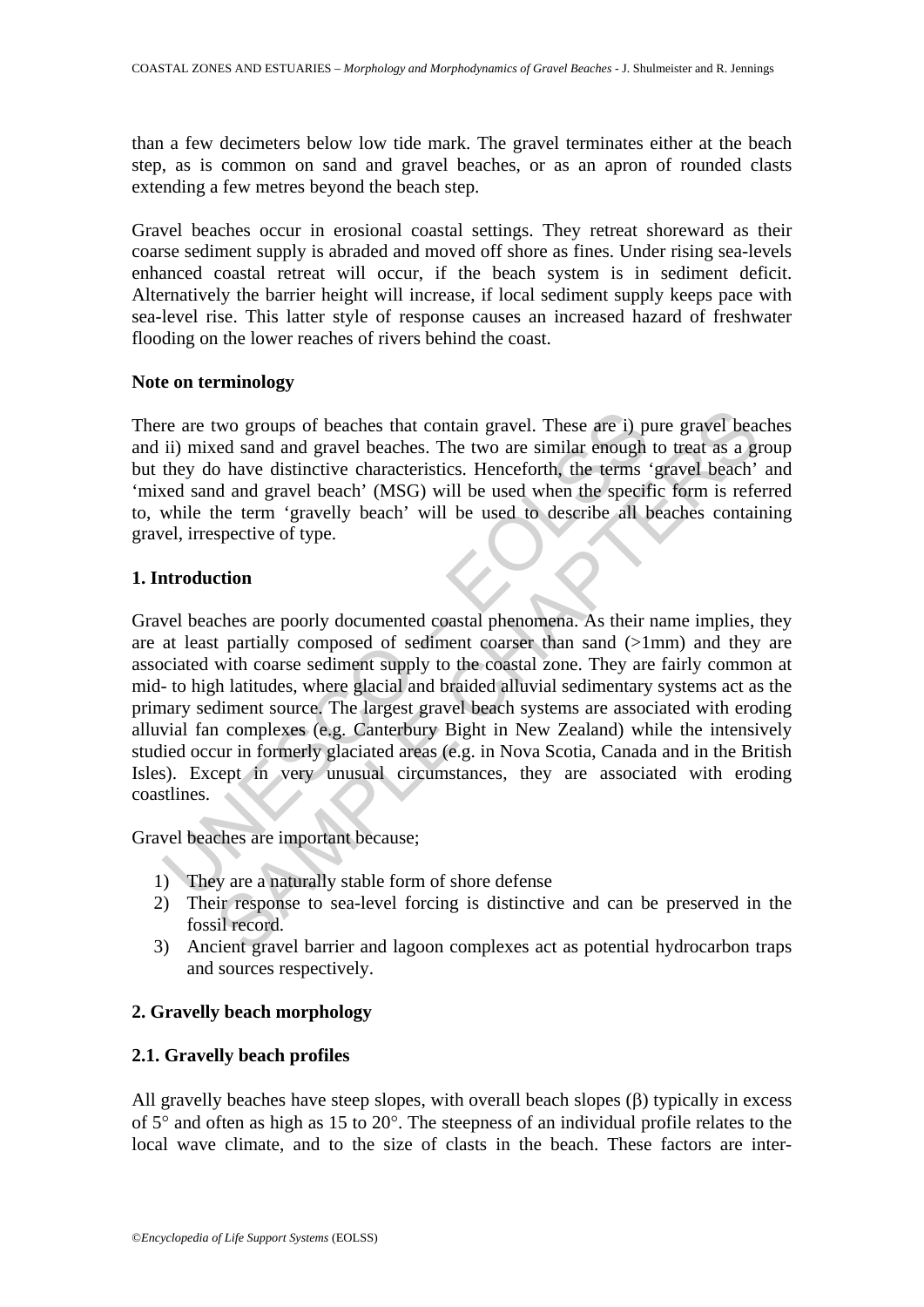related—coarser sediments and steeper waves produce steeper profiles, and steep profiles encourage steeper wave types. At one end of the spectrum gravel barrier beaches have concave profiles; while at the other, MSG beaches have a convex overall shape (see Figure 1). In both instances, the profiles can be described as a series of near linear elements separated by berms. Typically, the steepest slopes are located at the storm berm and at the beach step.

Recent work has suggested that profile responses on gravel beaches are cyclic and are related to wave energy. The overall profile is reduced during storm events and builds back up under lower energy waves. This might initially suggest that a morphodynamic model for gravelly beaches, similar to the model for sand, may be possible, but volume changes are small and we will present evidence that these cycles reflect no more than surface reworking of the beach.



Figure 1. Labeled morphological profiles for a gravelly beach a) in cross-section and b) in planform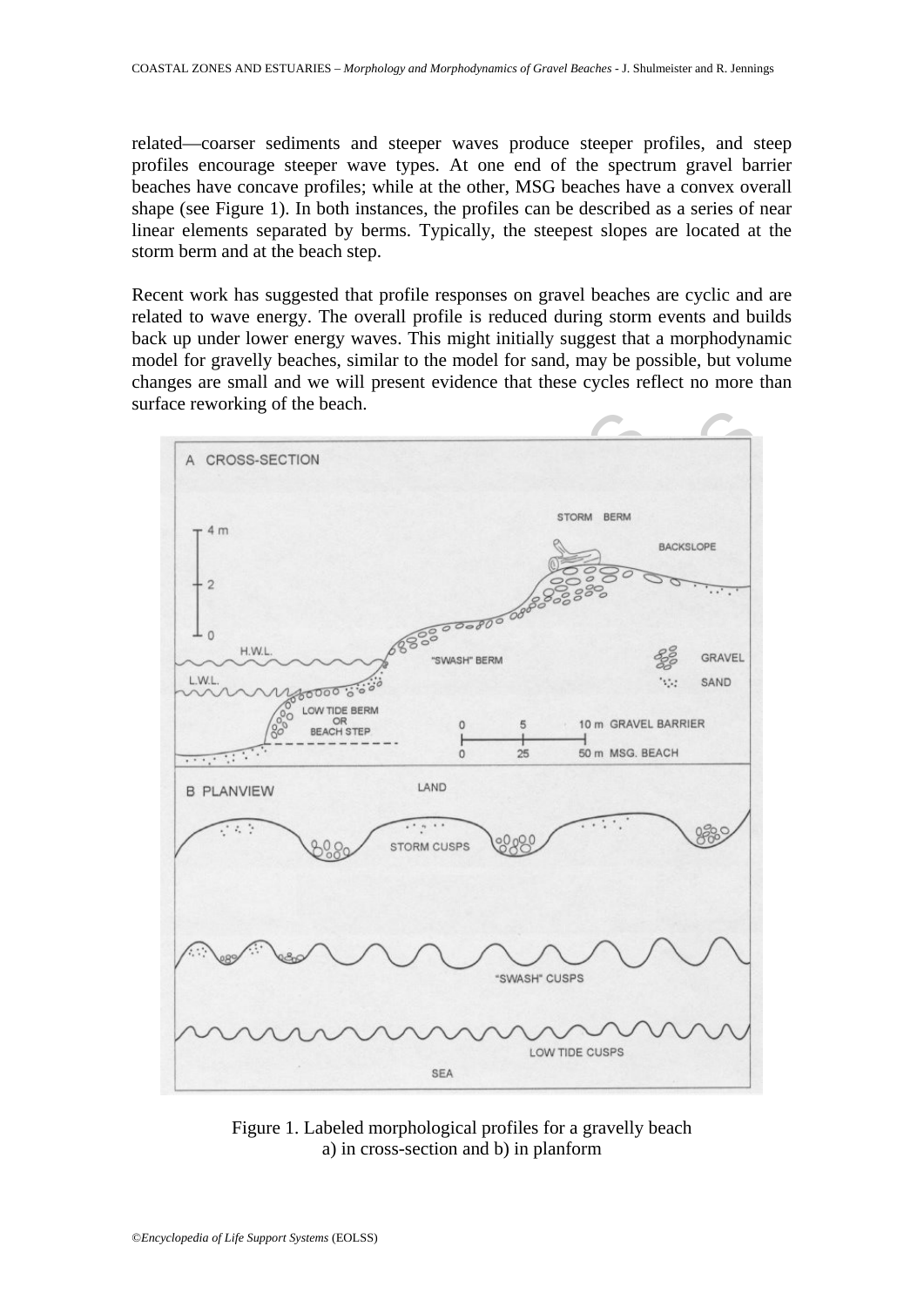### **2.2. Berms and the beach step**

Most gravel beaches have at least three distinct berms. These are, i) a low-tide berm also known as the beach step, ii) a high-tide or swash berm (informal terminology), and iii) a storm berm at the top of the beach. Each berm is characterised by a very steep foreslope  $(>10^{\circ})$  and gentle top slope. They contain the coarsest material preserved in that portion of the profile. These sediments form a veneer of less than a metre on the profile. Openwork sediments are common in the sub-aerial berms.

The storm berm occurs at the top of the beach. It contains the coarsest clasts found in the beach. Flotsam, in the form of wood and seaweed, commonly caps the berm. The berm sediments may interdigitate with aeolian sands on the landward side. This berm may be indistinct or absent, if the beach is backed by a cliff.

The high-tide or swash berm is the least distinctive of the berms. It is likely to form at the upper limit of mean swash run-up. The swash berm is the most active and is often less well sorted than other berms. Berms are created by deposition of large clasts by swash uprush and by erosion of the active upper foreshore by backwash. The swash berm has been observed migrating upshore during the rising tide under moderate wave energy conditions.

be maismet of absent, if and beach is backed by a chility.<br>
high-tide or swash berm is the least distinctive of the berms. It<br>
upper limit of mean swash run-up. The swash berm is the most<br>
well sorted than other berms. Ber is the of a worsth, it the beach is backed by a cint.<br>
dide or swash berm is the least distinctive of the berms. It is likely to form<br>
init of mean swash run-up. The swash berm is the most active and is or<br>
orted than othe The beach step is a crucial feature of a fair weather gravelly beach and is nearly as coarse as the storm berm. This pronounced berm marks the lower extent of MSG beaches and the active component of gravel beaches. All waves are modified and start breaking when they cross the step. The step is responsible for the plunging breakers typical of gravel beaches and is sometimes referred to as the 'plunge step'. When set-up is very high, the primary breaking site may transfer up-beach to the swash berm or the storm berm. Direct measurements of both the morphology and dynamics of this part of the profile are rare due to the very high energy conditions encountered.

## **2.3. Cusps**

Beach cusps are crescent shaped, rhythmic embayments and are an important feature of gravel beaches, though they also occur on sand beaches. They are a complex form that may be constructed by erosion or by a mix of erosion and deposition on a beach face. They comprise a central embayment and two confining horns. Typically a suite of cusps forms along a beach at even spacing, and at a constant elevation above MSL. They form perpendicular to the shoreface and are indicative of shore normal processes on a beach. Several sets may be preserved on a beach at different elevations. All aspects of cusp size increase with elevation up the beach face and the increasing size represents a response to a combination of the incident wave height and the swash run-up acting on that cusp set. Within the cusp there are predictable patterns of sediment zonation with coarser and less equant particles preserved on cusp horns and finer, more equant particles in the bays.

The processes of beach cusp formation have become controversial in the recent past. Until the early 1990s it was generally argued that cusps formed in response to swash interactions with edge waves, were trapped in the nearshore and propagated alongshore.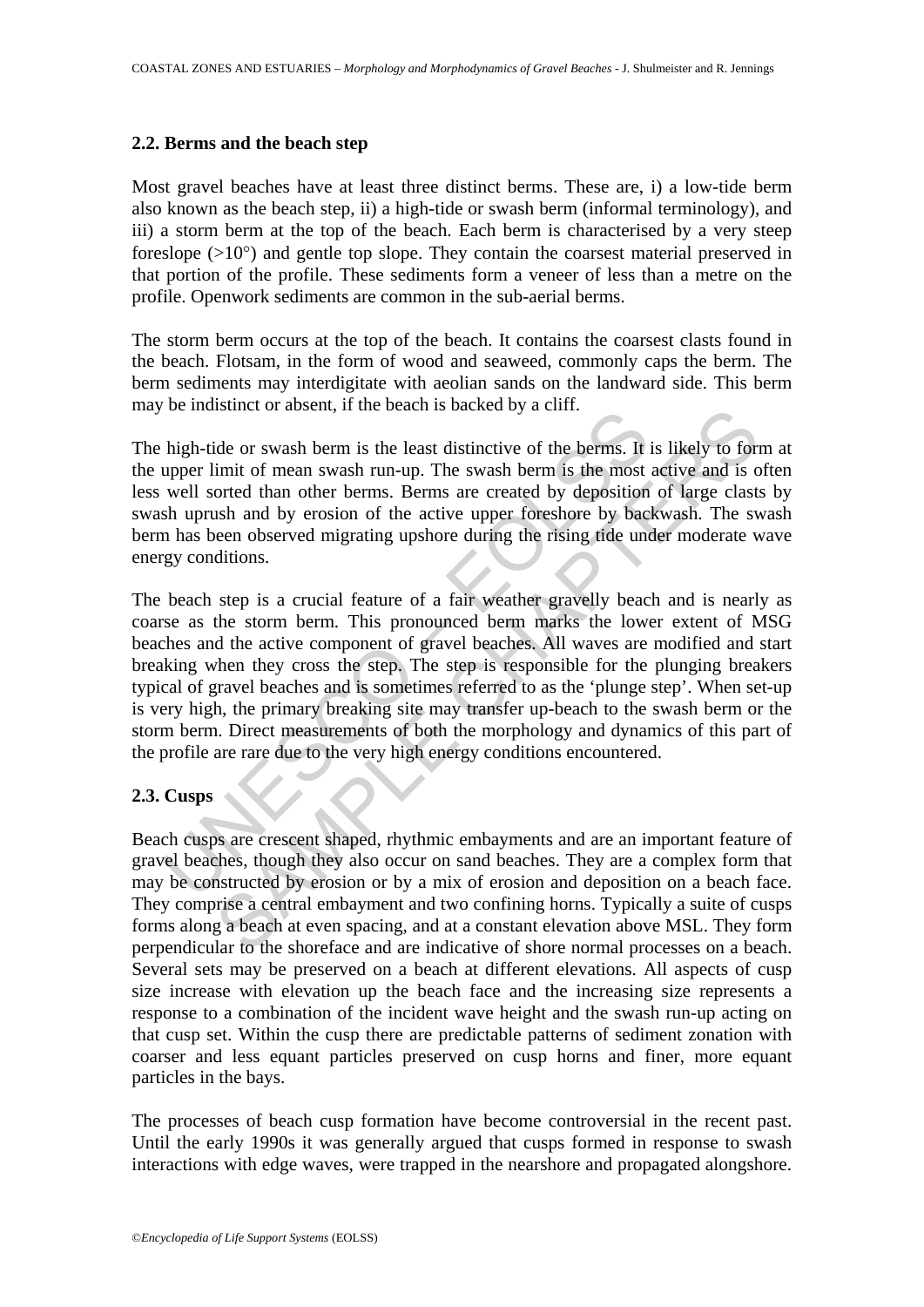This relationship can be described empirically by the equation;

$$
L = g/2(T^2 \sin[(2n+1)\beta \tag{1})
$$

where  $L = cusp$  wavelength,  $g = acceleration$  due to gravity,  $T = the$  edge wave period, n is the mode number and ß is the beach slope. Harmonic edge waves have a wavelength of L while sub-harmonic edge waves have a wavelength of L/2. Zero mode sub-harmonic edge waves are deemed typical of gravel beaches.

More recently, cusps have been attributed to processes of self–organization. Selforganization involves a pre-existing topography or sediment pattern on the beach that disrupts incident wave patterns. This triggers the establishment of a regular pattern of swash enhancement and suppression along the beach, causing edge waves to form. Recent field studies have examined both processes and have concluded that we cannot resolve between the two models, on current field evidence. More and better designed field experiments are required.

Gravelly beach cusps are a potentially valuable source of localized sea-level information. It has recently been demonstrated empirically that cusp spacing increases systematically with increasing height above sea-level. This opens up the as yet untried possibility of using relict cusps as past sea-level indicators on gravelly coasts. Initial work suggests that comparatively high resolution can be achieved, where boundary conditions for wave climates have not changed.



Bluck, B.J. (1967). Sedimentation of gravel beaches, examples from South Wales. *Journal of Sedimentary Petrology*, **37**:128-156. [The keynote paper on gravel beach sedimentation and some important process ideas also]

Carter, R.W.G. and J.D. Orford. (1993). The morphodynamics of coarse clastic beaches and barriers: A short- and long-term perspective*. Journal of Coastal Research, Special Issue* **15**:158-179. [This paper examines the longer term evolution of gravel beaches].

Kirk, R.M. (1975). Aspects of surf and runup processes on mixed sand and gravel beaches. *Geografiska Annaler*, **57A**:117-133. [This is a key paper that details how surf processes on gravelly beaches operate].

Kirk, R.M. (1985). Mixed sand and gravel beaches: morphology, processes and sediments. *Progress in Physical Geography*, **4**:189-210 [This is a good, indeed the only, general review of mixed sand and gravel beaches].

Kirk, R.M. (1991). River-beach interaction on mixed sand and gravel coasts: a geomorphic model for water resource planning. *Applied Geography*, **11**:267-287. [A simple but effective sediment budget

-